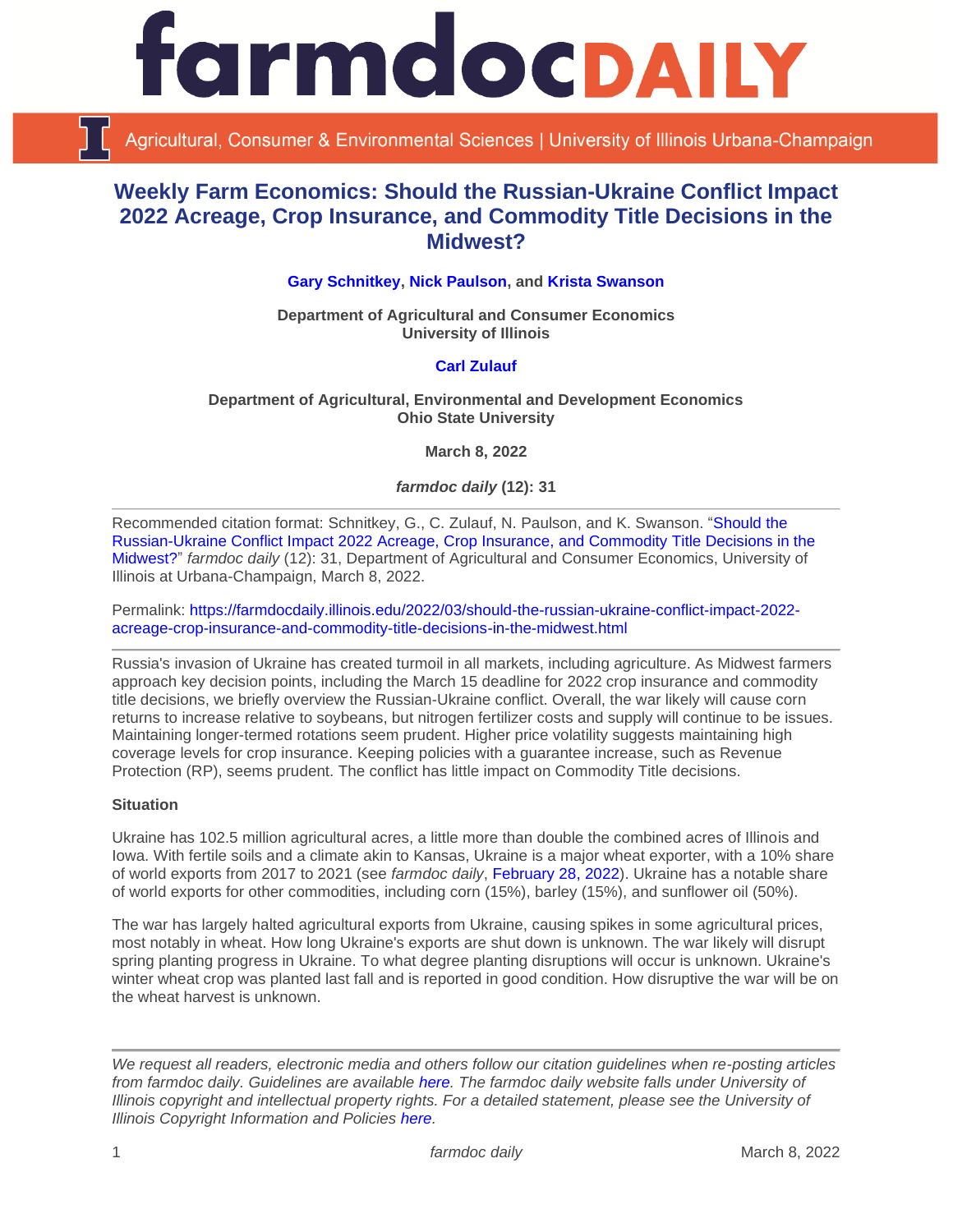Western countries have placed financial sanctions on Russia, attempting to isolate Russia. These sanctions are reported to have significant impacts on the Russian economy and could cripple the nation (see [Financial Statements Will Create Wide-Ranging](https://news.umich.edu/financial-sanctions-against-russia-will-create-wide-ranging-impact/) Impact). Depending on their effectiveness, those financial sanctions could provoke responses from Russia. Economic and trade sanctions on Russia and their responses could have more impact on global agricultural trade than the direct impacts on production in and exports from Ukraine.

While the war does not hamper agricultural operations in Russia, western sanctions will have significant impacts on agricultural trade. Together, Russia and Ukraine represent nearly 30% of global wheat exports. Wheat exports likely will be re-routed because of the conflict. Larger flows from Russia and Ukraine should be expected to countries more friendly with Russia, such as China and Pakistan. Countries less friendly to Russia will have to rely on wheat from other sources.

Disruption in all Russian trade flows should be expected, including in crude oil, natural gas, and fertilizers. Crude oil prices have increased already, hitting levels of \$120 per barrel as bans on Russian oil are considered (see [OilPrice.com\)](https://oilprice.com/Energy/Oil-Prices/Oil-Prices-Break-130-As-EU-And-US-Allies-Consider-Ban-On-Russian-Oil.html).

Russia is a major natural gas supplier to Europe, providing 40% of Europe's natural gas needs (see Can the US Supply Enough Natural Gas To Neutralize Russia's Energy Leverage Over Europe?). European countries likely will try to reduce reliance on natural gas from Russia, with suggestions for how this could be accomplished already announced (see [here\)](https://www.iea.org/news/how-europe-can-cut-natural-gas-imports-from-russia-significantly-within-a-year). Europe will attempt to rely more heavily on natural gas from other sources, including importing liquid natural gas from the United States. However, these efforts will be hampered by a lack of infrastructure to fully offset Russian natural gas, including ships to carry liquified natural gas and ports to unload the gas.

Russian fertilizer producers have been requested to suspend fertilizer exports (see [Wall Street Journal\)](https://www.wsj.com/livecoverage/russia-ukraine-latest-news-2022-03-04/card/russian-ministry-recommends-suspending-fertilizer-exports-8gJNAaRR7PBi6HvV4T3o). Russia is a major exporter of fertilizer, accounting for 23% of ammonia exports, 14% of urea exports, 10% of processed phosphate exports, and 21% of potash exports (see [The Fertilizer Institute\)](https://www.tfi.org/content/statement-russia-ukraine-conflict). Therefore, the suspension of Russian fertilizer exports will cause fertilizer shortages and higher fertilizer prices. While an export ban will impact US producers, most likely by increasing fertilizer prices, European and Brazilian farmers will feel more of the impact, as those countries rely more heavily on fertilizer coming from Russia.

# **Situation Summary**

Based on the above description, the following summary points result:

- 1. The Russian-Ukraine conflict likely will positively impact agricultural commodity prices. Wheat will be the commodity most directly affected, with large increases in wheat prices already occurring. Corn and soybean prices could rise as well. Given that corn is a substitute feed grain for wheat, corn prices could be more impacted by the conflict than soybeans.
- 2. At this point, assuming large negative impacts on 2022 Ukraine production seem premature. The war will have negative implications for progress, but one should not underestimate the resourcefulness of farmers in proceeding with farming operations. Ukraine farmers have survived in less than ideal conditions in the past. The size of planting disruptions will impact prices, and evidence of significant planting disruptions in Ukraine could lead to much higher prices.
- 3. The conflict will raise uncertainties in fertilizer markets, likely increasing prices and causing fertilizer shortages. As a result, fertilizer concerns will have significant negative impacts on fertilizer markets, with more of the impact being felt outside the United States than in the United States.
- 4. Sanctions on Russia likely will have longer-run impacts than the actual conflict in Ukraine. While initial commodity price responses are positive from the Ukraine conflict, scenarios can be built with much lower prices, likely resulting from attendant price inflation and economic recessions.

# **Corn and Soybean Returns**

Corn and soybean prices have been on an upward trajectory since December 2021, as can be observed in Figure 1. Figure 1 shows the settlements of the December 2022 corn contract traded on the Chicago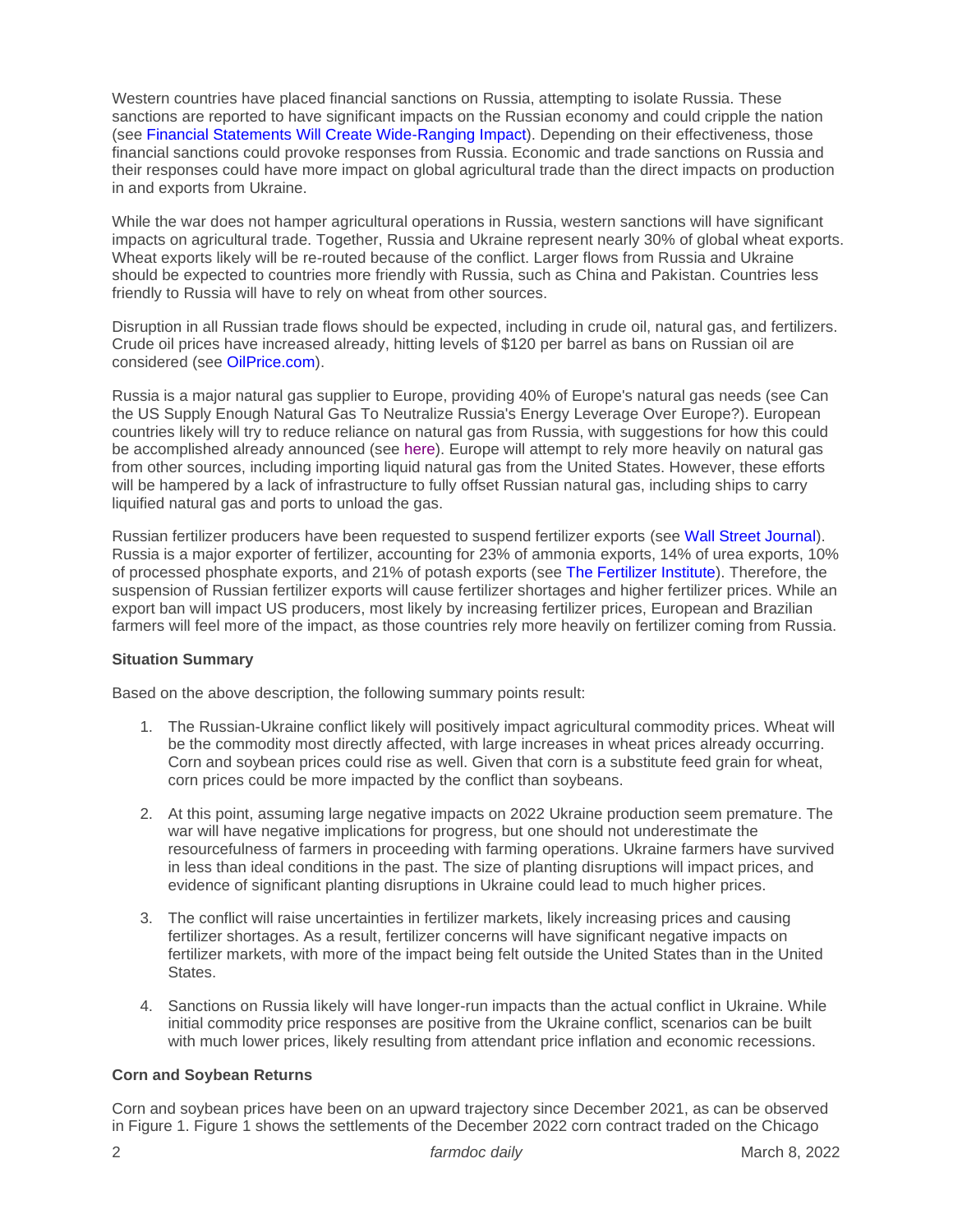Mercantile Exchange and the November 2002 CME soybean contract. These contracts were used to set 2022 projected prices on crop insurance contracts in the Midwest. The projected price for corn is \$5.90 per bushel, the second-highest ever. The projected price for soybeans also is a record high level at \$14.30 per bushel. Settlement prices of those CME contracts on March 4 were \$6.29 for corn, and \$14.50 for soybeans, above the projected prices, set based on average settlement prices during February.



Current 2022 fall delivery bids in Illinois are \$6.00 per bushel for corn and \$14.00 for soybeans. Budgets for four regions were updated using those prices (see *[Crop Budgets](https://farmdoc.illinois.edu/handbook/2022-budgets-for-all-regions)*) and are shown in Table 1. These budgets also have higher fertilizer costs, and crop insurance costs were increased to reflect higher crop insurance premiums. These budgets reflect the returns assuming that not much of the crop has been priced and little nitrogen has been applied or priced.

As can be seen in Table 1, corn is projected to be more profitable than soybeans by \$102 per acre in northern Illinois, \$77 on high-productivity farmland in central Illinois, \$99 per acre on low productivity farmland in central Illinois, and \$71 per acre in southern Illinois. When 2022 budgets were first released in August 2021, corn was projected to be more profitable than soybeans. However, prices in late January and early February suggested soybeans would be more profitable than corn. Arguably, the Ukraine-Russia conflict has more of a positive impact on corn than soybeans, as Ukraine is a major exporter of corn and wheat, with both corn and wheat being feed grains and substitutes.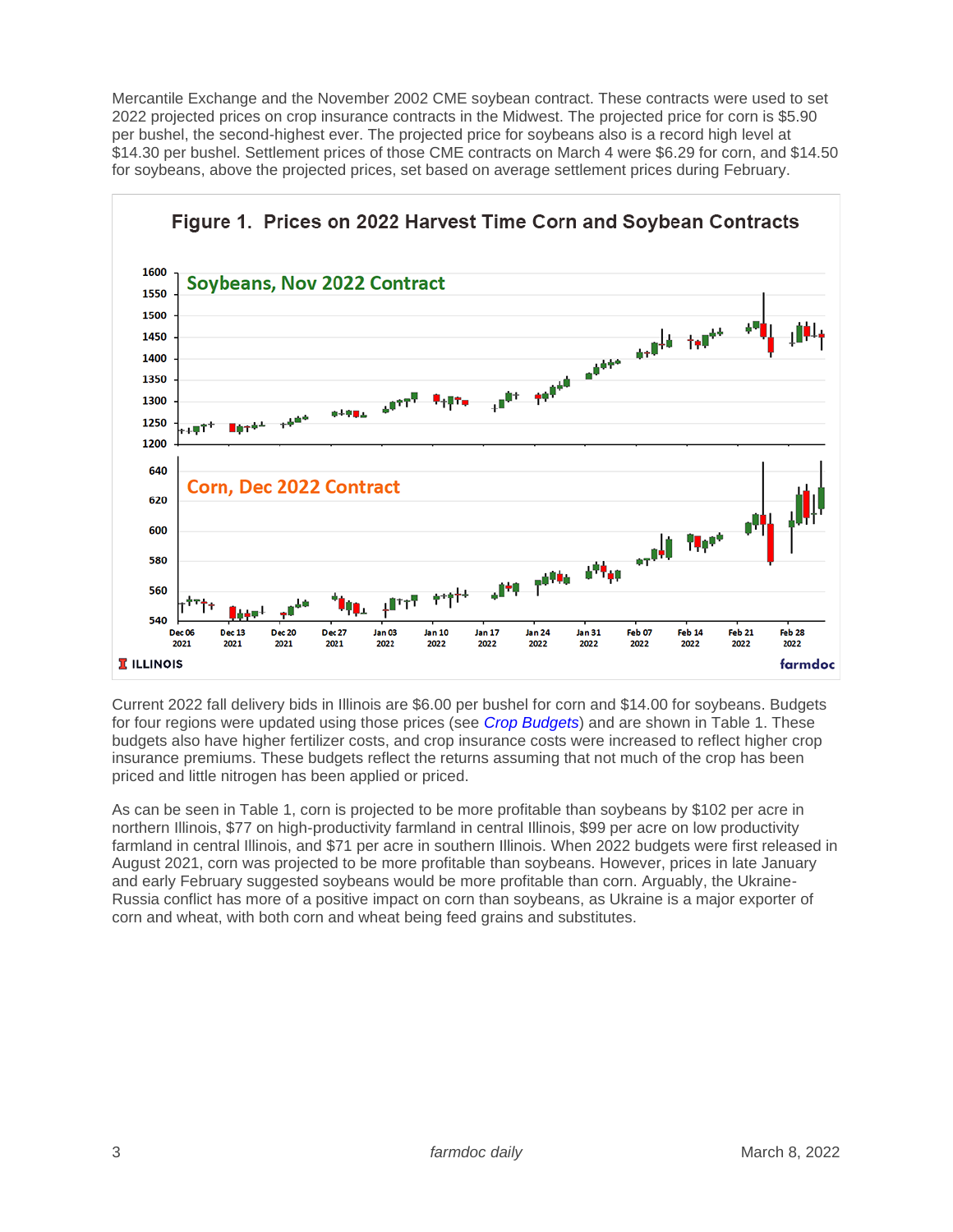|                                 | Northern       |                | Central-High   |                | Central-Low |         | Southern |              |
|---------------------------------|----------------|----------------|----------------|----------------|-------------|---------|----------|--------------|
|                                 | Corn           | Beans          | Corn           | Beans          | Corn        | Beans   | Corn     | <b>Beans</b> |
| Yield per acre                  | 215            | 64             | 225            | 71             | 215         | 65      | 186      | 57           |
| Price per bu                    | \$6.00         | \$14.00        |                | \$6.00 \$14.00 | \$6.00      | \$14.00 | \$6.00   | \$14.00      |
|                                 |                |                |                |                |             |         |          |              |
| Crop revenue                    | \$1,290        | \$896          | \$1,350        | \$994          | \$1,290     | \$910   | \$1,116  | \$798        |
| ARC/PLC                         | 0              | 0              | 0              | 0              | 0           | 0       | 0        | 0            |
| Ad hoc Federal payments         | 0              | 0              | 0              | 0              | 0           | 0       | 0        | 0            |
| Crop insurance proceeds         | 0              | 0              | 0              | 0              | 0           | 0       | 0        | 0            |
| <b>Gross revenue</b>            | \$1,290        | \$896          | \$1,350        | \$994          | \$1,290     | \$910   | \$1,116  | \$798        |
| Fertilizers                     | 220            | 95             | 230            | 102            | 225         | 99      | 220      | 98           |
| Pesticides                      | 80             | 49             | 95             | 65             | 85          | 64      | 85       | 66           |
| Seed                            | 121            | 72             | 124            | 80             | 129         | 69      | 116      | 72           |
| Drying                          | 25             | $\overline{2}$ | 24             | $\overline{2}$ | 20          | 3       | 13       | 3            |
| Storage                         | 9              | 4              | 15             | 5              | 11          | 3       | 4        | 3            |
| Crop insurance                  | 37             | 28             | 34             | 26             | 34          | 26      | 32       | 26           |
| <b>Total direct costs</b>       | \$492          | \$250          | \$522          | \$280          | \$504       | \$264   | \$470    | \$268        |
| Machine hire/lease              | 30             | 25             | 19             | 16             | 17          | 14      | 15       | 14           |
| <b>Utilities</b>                | 7              | 6              | 6              | 6              | 7           | 6       | 8        | 6            |
| Machine repair                  | 38             | 29             | 36             | 27             | 36          | 27      | 41       | 33           |
| Fuel and oil                    | 21             | 15             | 20             | 13             | 19          | 13      | 23       | 19           |
| Light vehicle                   | $\overline{2}$ | 1              | $\overline{2}$ | 1              | 1           | 1       | 1        | 1            |
| Mach. depreciation              | 72             | 62             | 79             | 68             | 77          | 67      | 85       | 81           |
| <b>Total power costs</b>        | \$170          | \$138          | \$162          | \$131          | \$157       | \$128   | \$173    | \$154        |
| Hired labor                     | 26             | 24             | 23             | 22             | 19          | 18      | 32       | 29           |
| Building repair and rent        | 10             | 6              | 8              | $\overline{7}$ | 9           | 7       | 9        | 6            |
| <b>Building depreciation</b>    | 18             | 10             | 15             | 13             | 14          | 10      | 21       | 12           |
| Insurance                       | 10             | 10             | 12             | 12             | 13          | 11      | 14       | 14           |
| Misc                            | 10             | 10             | 11             | 11             | 9           | 9       | 10       | 10           |
| Interest (non-land)             | 17             | 13             | 12             | 10             | 13          | 10      | 16       | 5            |
| <b>Total overhead costs</b>     | \$91           | \$73           | \$81           | \$75           | \$77        | \$65    | \$102    | \$76         |
| <b>Total non-land costs</b>     | \$753          | \$461          | \$765          | \$486          | \$738       | \$457   | \$745    | \$498        |
| <b>Operator and land return</b> | \$537          | \$435          | \$585          | \$508          | \$552       | \$453   | \$371    | \$300        |
| Land costs (cash rent)          | 286            | 286            | 309            | 309            | 263         | 263     | 188      | 188          |
| Farmer return                   | \$251          | \$149          | \$276          | \$199          | \$289       | \$190   | \$183    | \$112        |
| Corn-Minus-Soybean              |                |                |                |                |             |         |          |              |
| Return                          | \$102          |                | \$77           |                | \$99        |         | \$71     |              |
|                                 |                |                |                |                |             |         |          | farmdocpAILY |

## **Table 1. 2022 Corn and Soybean Budgets for Northern, Central, and Southern Illinois**

A major concern is nitrogen fertilizer supply, leading some farmers to switch to more soybeans. Nitrogen fertilizer supply is an issue, and prospects of fertilizer price declines have diminished. However, sourcing nitrogen fertilizer will be more important outside the United States. The US does not directly rely on exports of nitrogen fertilizer from Russia while cutting off Russian supplies will directly impact European and Brazilian farmers. As a result, adjustments may be more pronounced outside the United States, leading to higher prices for crops that rely on the nitrogen fertilizer.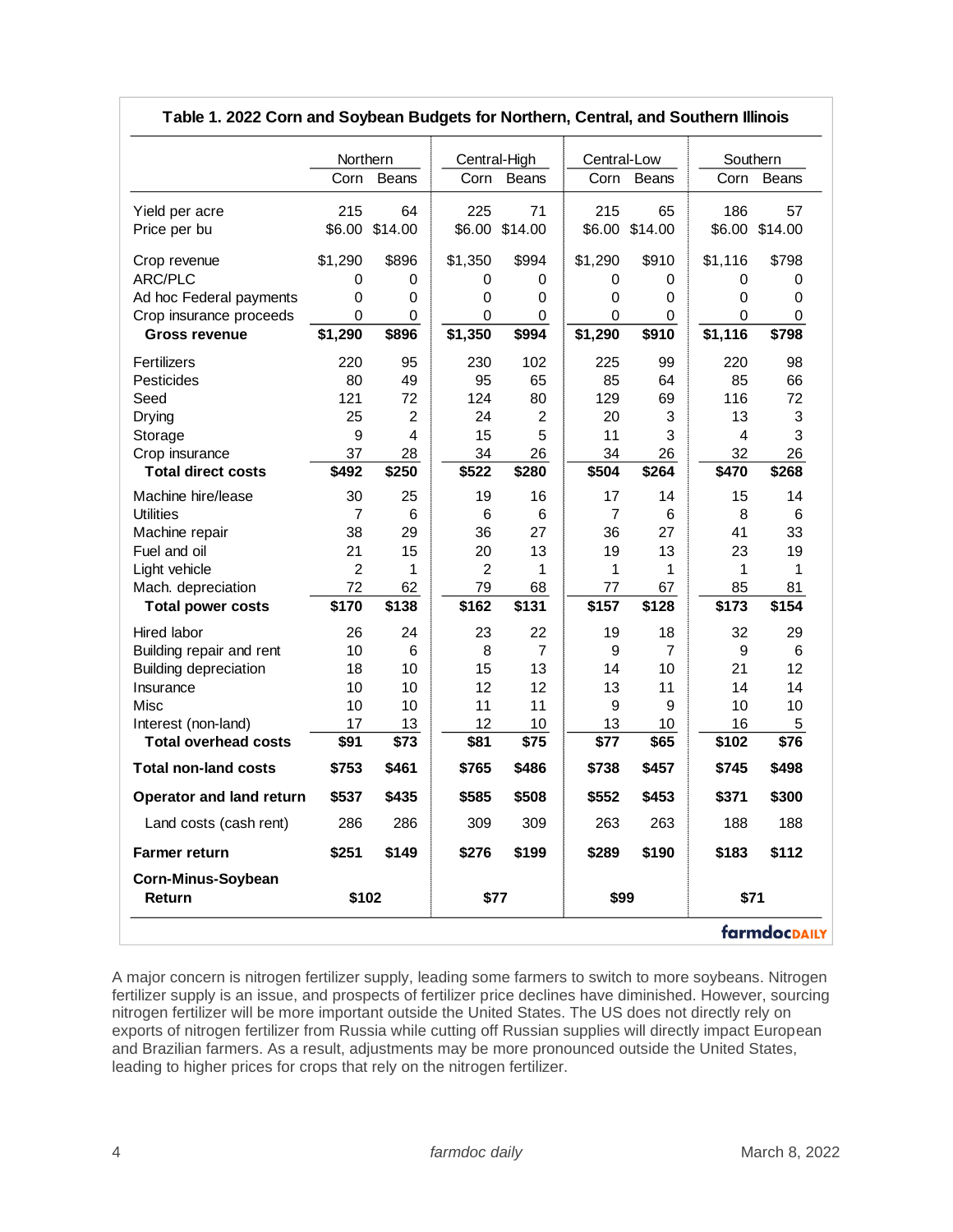At this point, most Midwest farmers likely have solidified their 2022 planting plans. Corn is projected to be more profitable than soybeans, as has been the case through much of the planning season. Maintaining rotations based on longer-term expectations likely will be a prudent practice.

### **Crop Insurance Decisions**

For Midwest states, the projected prices are \$5.90 per bushel for corn and \$14.33 per bushel. Volatilities used to set premiums also were at high levels: .22 for corn and .19 for soybeans. Overall, prices and volatilities were set in a heightened risk environment, likely reflecting concerns over the potential of a Russia-Ukraine conflict.

Now the conflict has started, eliminating any hope of conflict avoidance. Russia's advances into Ukraine have been very slow, suggesting that fighting will not end soon and could disrupt spring planting and wheat harvesting. Western nations have shown resolve to oppose Russia, leading to longer termed sanctions against Russia. Overall, the price situation has become more volatile, as evidenced by higher volatilities in the market, with March 5 implied volatiles being .30 for corn and .21 for soybeans.

The increased volatility means the potential for even higher prices exists, particularly if there are significant disruptions to Ukraine's spring planting and harvest. Such disruptions, combined with a drought or yield shortfalls in the US, could lead to explosive prices. Also possible are lower prices, caused by a combination of 1) a quicker end to the Ukraine conflict and 2) a recession in the US or Western Europe which could lead to lower demand for meat.

Most Illinois farmers have taken Revenue Protection (RP) at the high coverage level in past years. A continuation of use of RP at high coverage levels seems prudent this year. Combining this strategy with the Enhanced Coverage Option (ECO) and Supplemental Coverage Options (SCO) could further protection at higher crop insurance premium levels.

For those concerned with premium costs, we have discussed the alternative of using RP with the harvest price exclusion (RPhpe) and ECO (see *farmdoc daily*, [February 22, 2022\)](https://farmdocdaily.illinois.edu/2022/02/consider-rp-with-harvest-price-exclusion-in-conjunction-with-the-enhanced-coverage-option.html). Given recent fighting in Ukraine, the possibility of higher harvest prices is increased, thereby increasing the value of the price guarantee aspect of RP. The RPhpe strategy may still have appeal as long as one realizes that the guarantee will not increase. When using RPhpe, forward pricing of grain should be limited.

Overall, regardless of policy choice, the use of high coverage levels seems warranted.

# **Commodity Title Choices**

Previous analysis of commodity title choices suggests little chance of commodity title payments for the 2022 crop (see *farmdoc daily*, [January 11, 2022,](https://farmdocdaily.illinois.edu/2022/01/the-2022-plc-and-arc-decision.html) [February 24, 2022\)](https://farmdocdaily.illinois.edu/2022/02/2022-commodity-program-decision-arc-co-plc-decision-indicator.html). If anything, the Russia-Ukraine conflict has increased price prospects, leading to even lower likelihoods of commodity program support.

#### **Summary**

The Russia-Ukraine conflict has heightened price volatility and, at least initially, to price increases. At this point, corn is projected to be more profitable than soybeans in all regions of Illinois, as has been the case throughout much of the planning season for the 2022 crop. Maintaining corn acreages at levels consistent with long-term rotations seems prudent. Use of crop insurance at high coverage levels is warranted. Price volatility suggests greater value in maintaining policies with the guarantee increase, such as RP.

#### **References**

"How Europe Can Cut Natural Gas Imports from Russia Significantly within a Year." *IEA* press Release, March 3, 2022. [https://www.iea.org/news/how-europe-can-cut-natural-gas-imports-from-russia](https://www.iea.org/news/how-europe-can-cut-natural-gas-imports-from-russia-significantly-within-a-year)[significantly-within-a-year](https://www.iea.org/news/how-europe-can-cut-natural-gas-imports-from-russia-significantly-within-a-year)

Kern, Michael. "Oil Prices Break \$130 As EU And U.S. Allies Consider Ban On Russian Crude." *OilPrice.com*, March 6, 2022. [https://oilprice.com/Energy/Oil-Prices/Oil-Prices-Break-130-As-EU-And-US-](https://oilprice.com/Energy/Oil-Prices/Oil-Prices-Break-130-As-EU-And-US-Allies-Consider-Ban-On-Russian-Oil.html)[Allies-Consider-Ban-On-Russian-Oil.html](https://oilprice.com/Energy/Oil-Prices/Oil-Prices-Break-130-As-EU-And-US-Allies-Consider-Ban-On-Russian-Oil.html)